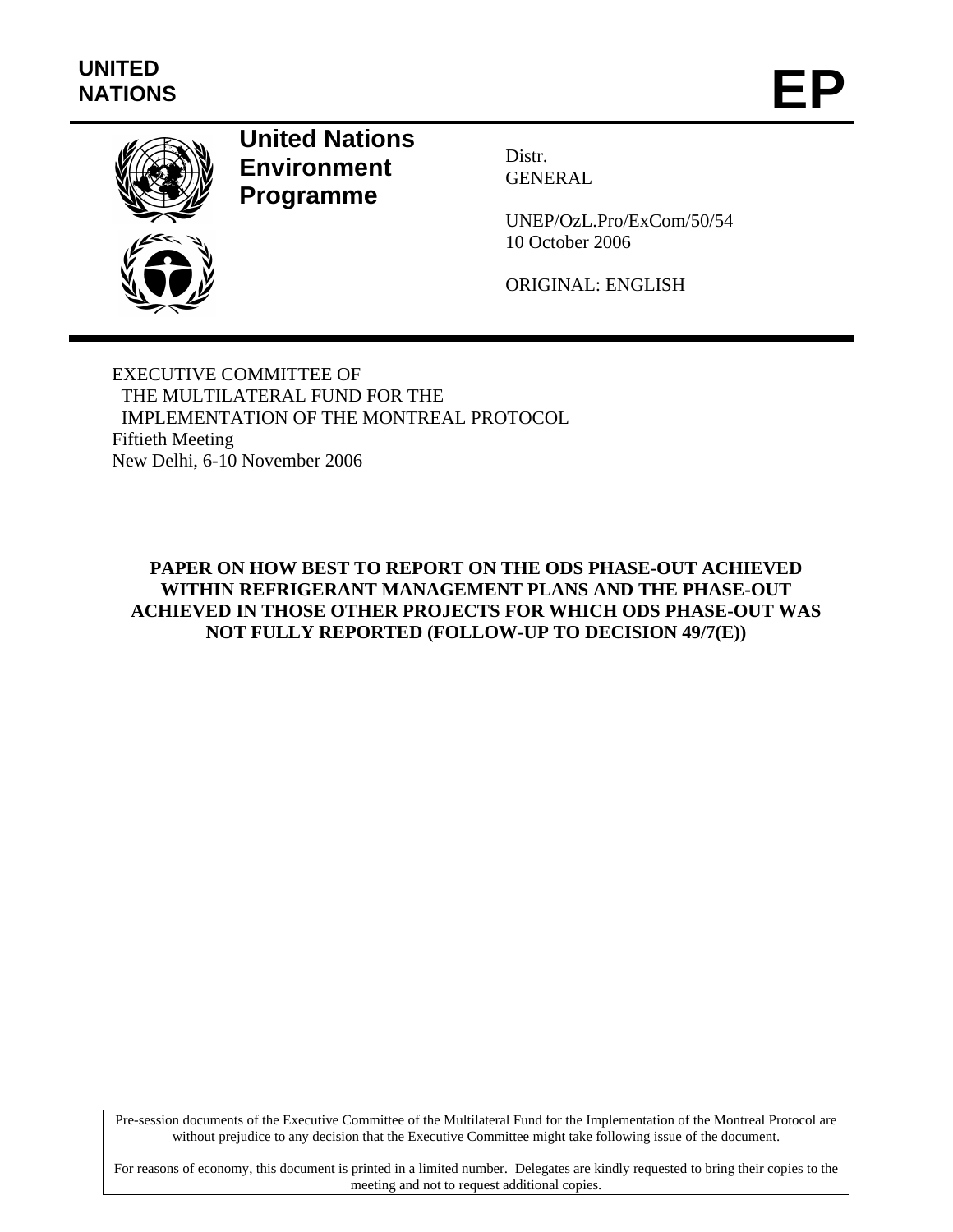## **Introduction**

1. At its 49<sup>th</sup> Meeting, during consideration of the Consolidated Progress Report, the Executive Committee requested the Secretariat to provide a brief paper on how best to report on the ozone-depleting substance (ODS) phase-out achieved within refrigerant management plans (RMPs) and the phase-out achieved in those other projects for which ODS phase-out was not fully reported (decision 49/7).

2. The level of ODS phase-out achieved has not so far been reported or approved in a consistent manner, although the commitment represented by the projects, activities and agreements in most cases suggests that the amount of phase-out achieved by the project is greater than that recorded. This paper addresses those projects and activities by project type for which ODS reductions may not have been fully recorded (including a suggestion on how to report phase-out) and concludes with recommendations for the Executive Committee to consider.

#### **RMP/RMP updates**

3. At its  $31<sup>st</sup>$  Meeting, the Executive Committee decided that requests for funding of RMP/RMP updates should be accompanied by *inter alia* a commitment to achieve, without further requests for funding for the RMP, at least the 50 per cent reduction step in 2005 and the 85 per cent reduction step in 2007 (decision 31/48 (c)(iii)). However, RMP activities continued to have phase-out levels approved based on the amount indicated in the project cover sheet, normally associated with only the investment component (typically the recovery/recycling equipment) the calculation of which was based on an estimate of the annual throughput from recycling. Although there was a commitment associated with the RMP/RMP update as a whole, there was no holistic approach to the RMP compared to the subsequent commitments represented by multi-year agreements and TPMPs. Nevertheless, the approval of RMP/RMP updates effectively represents up to 85 per cent of the baseline reported under the Montreal Protocol for the halon control measures.

4. To account for any unrecorded ODS phase-out, the phase-out levels recorded for RMP/RMP updates could be adjusted in the records of the Multilateral Fund to reflect the commitment amount minus any phase-out approved after the  $34<sup>th</sup>$  Meeting. In cases where there was more than one agency involved in the RMP, the amount of phase-out recorded for RMP/RMP updates could be prorated to all RMP activities based on the level of funding of each individual approval.

#### **Annual tranches of multi-year agreements**

5. The first sector-wide phase-out plan (the China halon sector plan) was approved at the 23<sup>rd</sup> Meeting. In that approval, the Executive Committee specified levels of consumption and production (targets) that China should achieve until total phase-out in 2010 (decision 23/11). Unlike the RMPs, sector and national phase-out plans included in multi-year agreements (MYAs) provided a coordinated approach to achieving the commitments of the country in the agreement. The difference between the target and the previous year's phase-out achievement was considered to be the approved phase-out. Most MYAs use this approach. In any given year, the level of actual phase-out achieved may be different from that approved, but the overall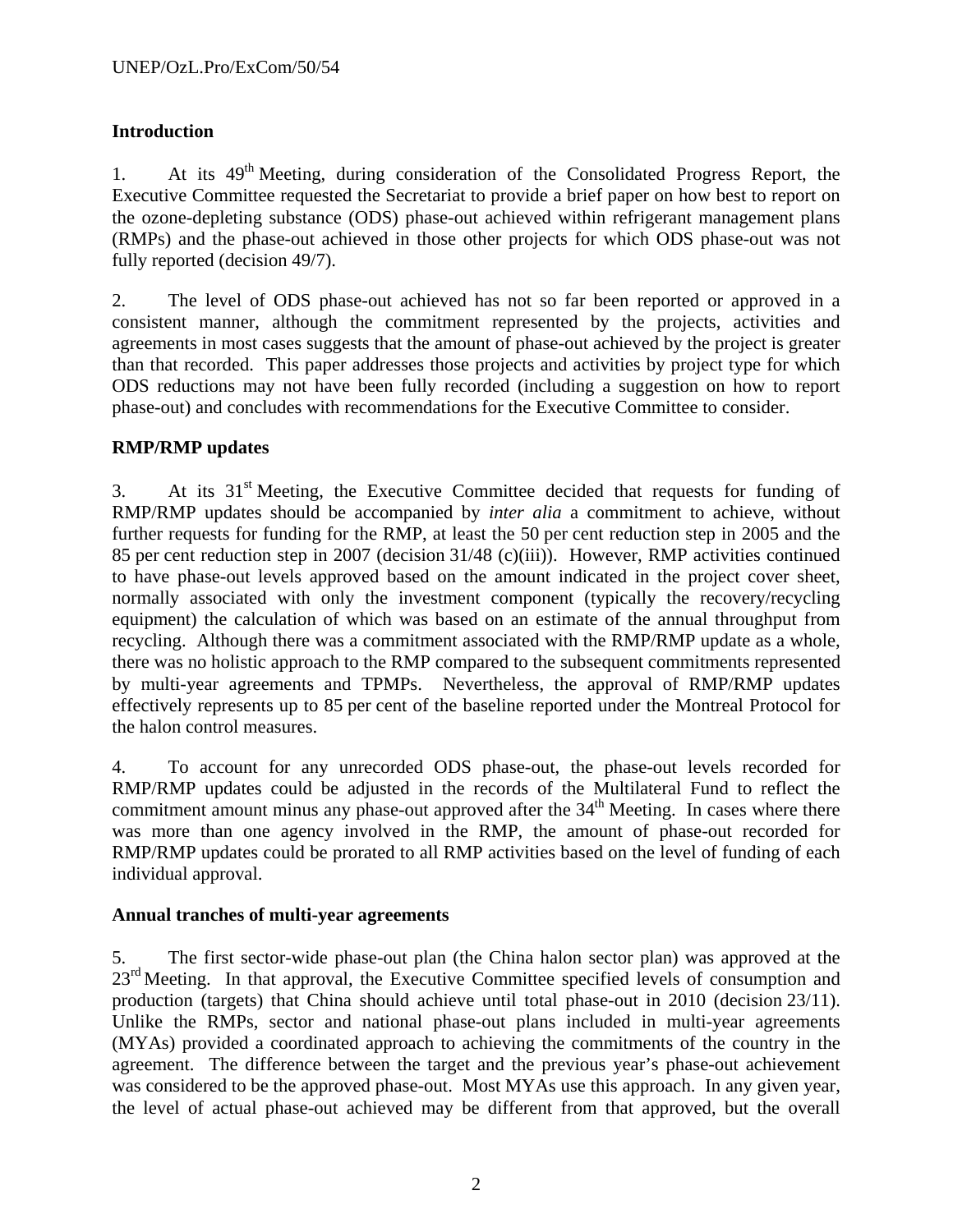amount of actual and approved phase-out over the full duration of the multi-year agreement would be the same.

6. In some agreements, the amount of actual phase-out has been assigned but not necessarily on an agency by agency basis. For other agreements, the implementing agencies and the Secretariat have agreed a schedule for actual phase-out. In those cases where the phase-out needs to be recorded for each agency, either an agreement could be reached among the participating agencies, the country concerned and the Secretariat or the phase-out to be recorded for each agency could be calculated on a pro-rata basis according to the level of funding for each agency.

#### **TPMPs**

7. Unlike MYAs, the total amount of ODS phase-out represented by the commitment is not typically indicated in the projects and activities included in terminal ODS phase-out management plans (TPMPs). Like MYAs, TPMPs provide a coordinated approach for achieving the phase-out. At its 45<sup>th</sup> Meeting, the Executive Committee decided that TPMPs should contain the complete phase-out of the consumption of CFCs and any other ODS included therein (decision 45/54(a)(i) and (ii)). TPMPs were developed to address the remaining phase-out after 2007 and are applied mostly to LVCs. In many cases, the level of ODS phase-out recorded was the amount indicated in the project proposal. However, in some cases no ODS phase-out level was recorded, especially in cases where there were multiple multilateral and/or bilateral implementing agencies. Moreover, the approval of TPMPs effectively represents 100 per cent of the baseline reported under the Protocol minus any other phase-out already achieved. Therefore, to account for the phase-out being achieved through TPMPs, ODS phase-out could be calculated on the basis of the baseline reported under Article 7 of the Montreal Protocol for each of the relevant ODS(s) net of the RMP/RMP update phase-out achieved and any other assigned phaseout since the 34th Meeting pro-rated among implementing agencies involved on the basis of the project document or project value.

#### **Halon banking projects**

8. In the case of halon projects and activities, a country that has received a halon banking project, is committed to a total phase-out of the Montreal Protocol baseline consumption level. Although the Executive Committee allows for halon banking updates pursuant to decision 44/8(a), the initial halon banking project effectively represents a total phase-out of the Montreal Protocol baseline. Therefore, all initial halon banking projects should be assigned the value of the baseline reported under the Montreal Protocol for halon minus any ODS phase-out achieved since the  $34<sup>th</sup>$  Meeting. Any ODS phase-out levels could be pro-rated among agencies on the basis of project value. It should be noted that the amount of phase-out indicated in the project may exceed the level of the baseline. This would be the case for example, if the latest consumption had been greater than the baseline. Also, in some cases, halon banking is approved for countries with zero baselines. In these cases, no phase-out would be recorded unless there had been some recent consumption.